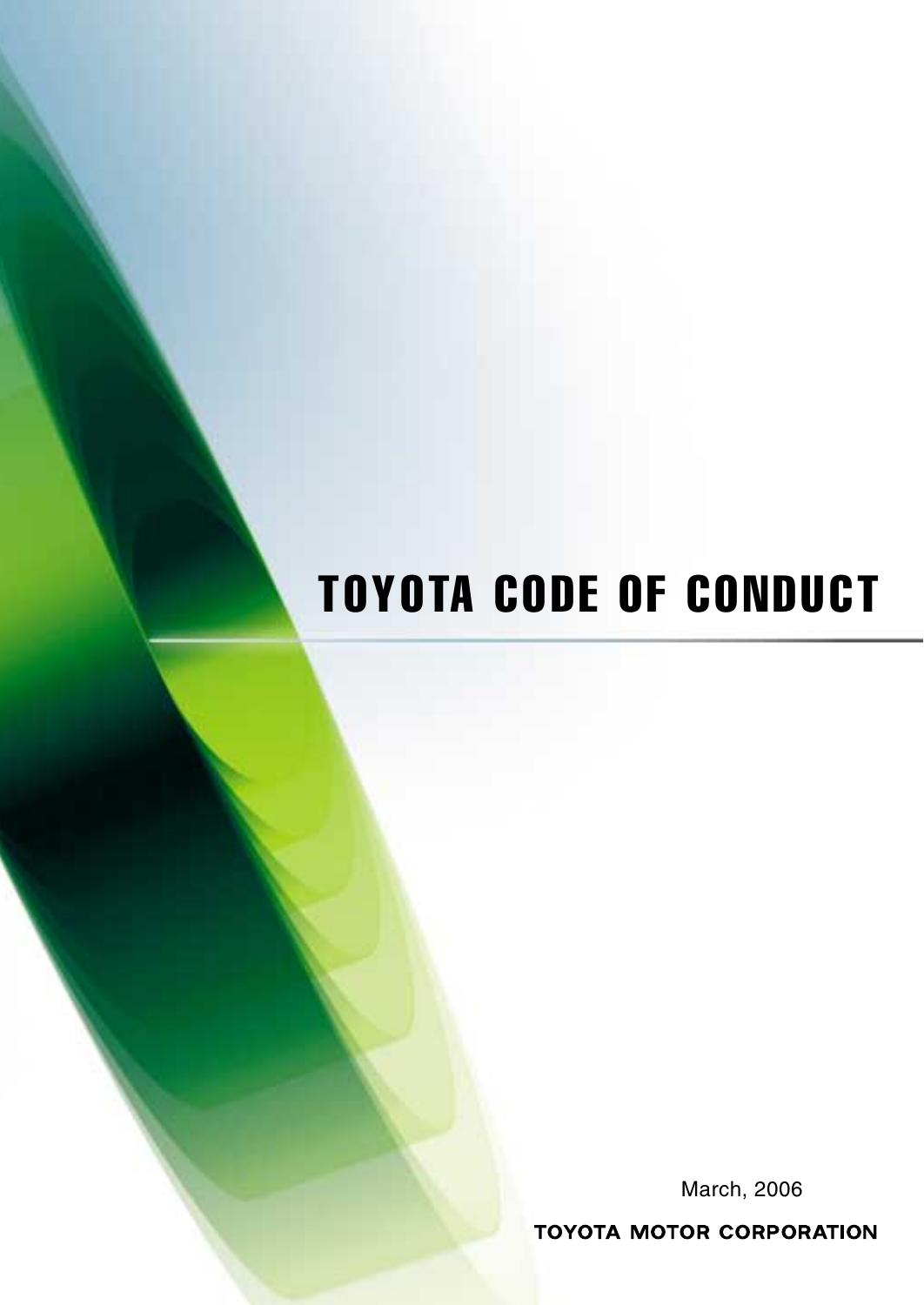# **Guiding Principles at Toyota**

- 1. Honor the language and spirit of the law of every nation and undertake open and fair corporate activities to be a good corporate citizen of the world.
- 2. Respect the culture and customs of every nation and contribute to economic and social development through corporate activities in the communities.
- 3. Dedicate ourselves to providing clean and safe products and to enhancing the quality of life everywhere through all our activities.
- 4. Create and develop advanced technologies and provide outstanding products and services that fulfill the needs of customers worldwide.
- 5. Foster a corporate culture that enhances individual creativity and teamwork value, while honoring mutual trust and respect between labor and management.
- 6. Pursue growth in harmony with the global community through innovative management.
- 7. Work with business partners in research and creation to achieve stable, long-term growth and mutual benefits, while keeping ourselves open to new partnerships.

**(revised April 1997)**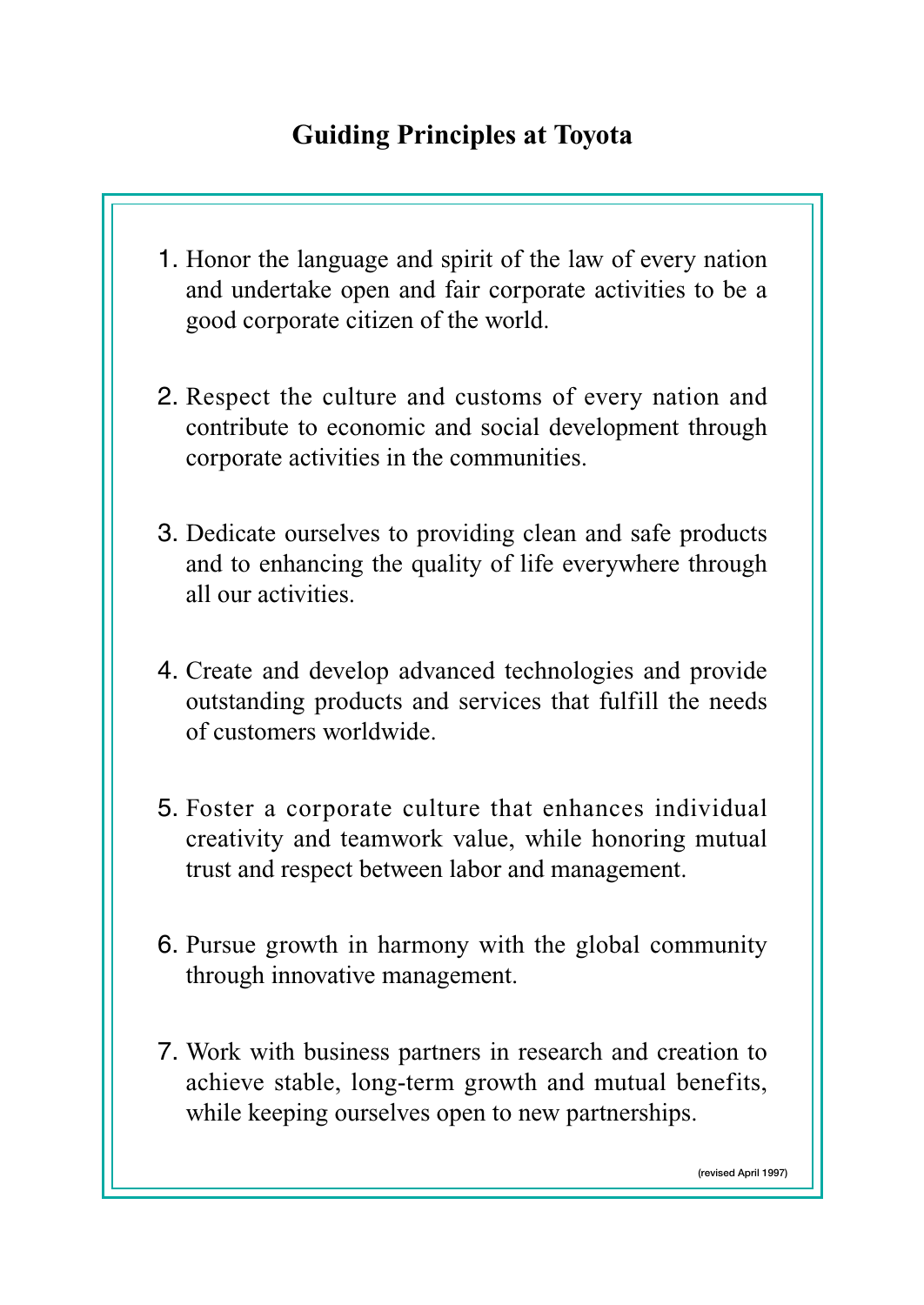# Foreword

Ever since the company was founded in 1937, we, TOYOTA MOTOR CORPORATION and our subsidiaries ("TOYOTA"), have continuously strived to contribute to the sustainable development of society and the earth through the manufacturing and provision of high-quality and innovative products and services. Through these continuous efforts, we have established a corporate philosophy that has been passed down from generation to generation throughout the company and which has come to be known as the **"Guiding Principles at Toyota"** (originally issued in 1992, revised in 1997; the **"Guiding Principles"**). We have also put TOYOTA's values and methods in written form, in the **"Toyota Way"** (issued in 2001). Such values and methods must be shared globally among us to realize the "Guiding Principles", and we are seeking to pass these on to future generations. Through these efforts and by passing down our corporate philosophy and our values and methods, we are steadfastly striving to realize the "creation of a prosperous society by making things".

TOYOTA has long-demonstrated its dedication to contributing to sustainable development. As our business operations have become increasingly global, we need to reconfirm our corporate philosophy and have issued an explanatory paper in January 2005 entitled **"Contribution towards Sustainable Development".** This paper interprets the Guiding Principles from the standpoint of how TOYOTA can work toward sustainable development in its interactions with its stakeholders.

We believe that by **implementing the Guiding Principles in our operation, TOYOTA will successfully fulfill its expected contribution towards sustainable development.** Therefore, as stated in the Guiding Principles and explanatory paper, **we must comply with local, national and international laws and regulations, including the spirit thereof, and act with humility, honesty and integrity.** Compared to when the "Code of Conduct for Toyota Employees" was first issued in 1998, TOYOTA's presence in society has greatly increased and also new laws and regulations have been established, such as for the protection of personal data. With this background in mind, we have revised the existing code of conduct and created the **"Toyota Code of Conduct"** in order to **communicate the fundamental approach necessary to inspire continued confidence in TOYOTA, to respect and comply with the laws, and to maintain our honesty and integrity.**

I would particularly like to ask each one of you, as a person working for TOYOTA, to **be aware that you are an essential contributor to the success of TOYOTA.** In this era of global competition, borderless trade, and diversification, TOYOTA wishes to conduct business in an open and fair way. TOYOTA aims to become the most valued, respected and trusted company in the world by its customers and society. Accomplishing this goal requires that each one of us is aware of TOYOTA's respected reputation and standing in the community, the gratitude we owe to our customers and society, and the necessary respect of laws and regulations. Therefore, we must each act in a **"steadfast, sure-footed, and thorough"** way, and in accordance with common sense and good judgment. I expect and ask you to carefully read this **"Toyota Code of Conduct"** and to implement the spirit within.

March, 2006

 $\overline{\phantom{a}}$ 

PRESIDENT TOYOTA MOTOR CORPORATION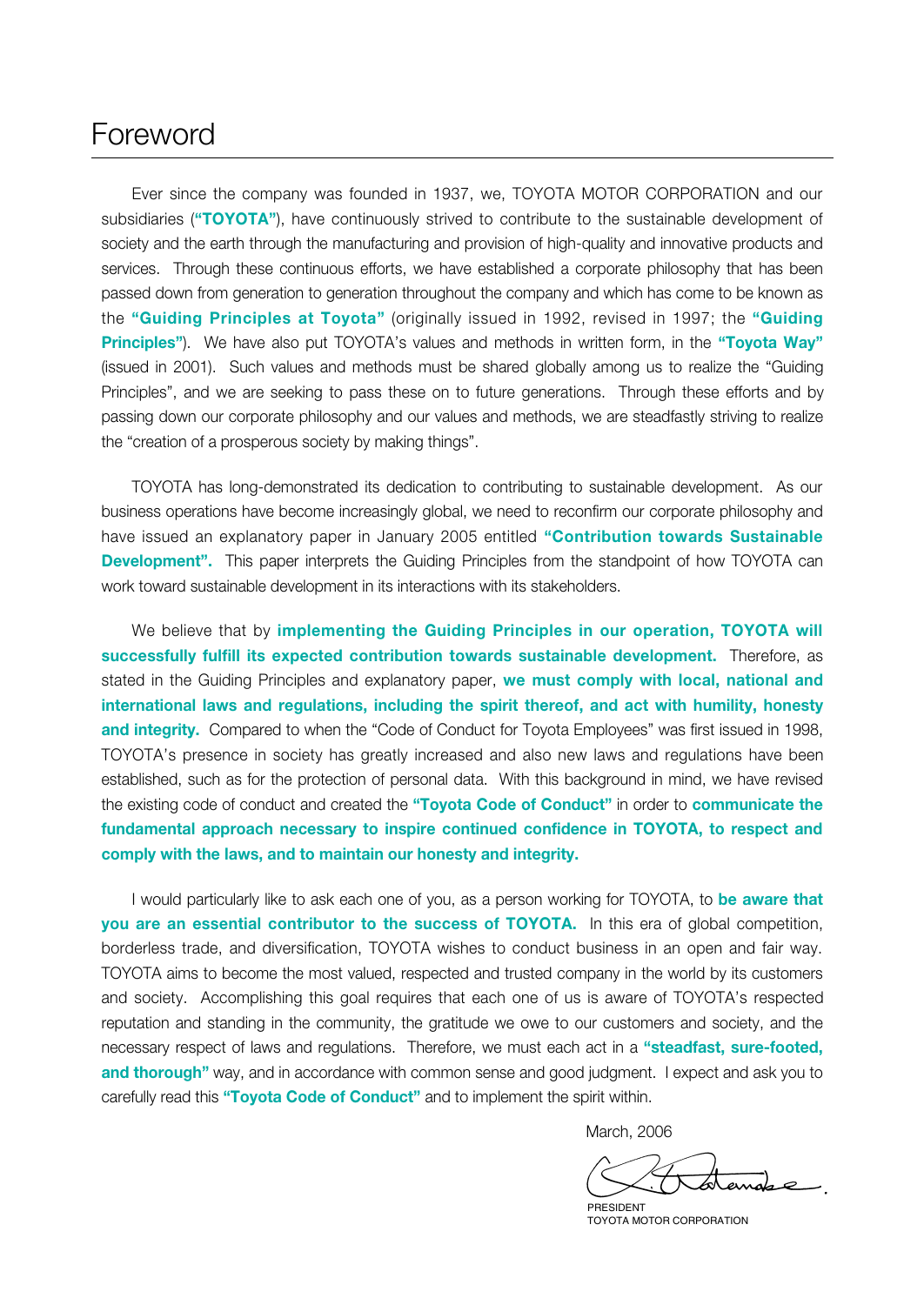# **What is the "Toyota Code of Conduct"?**

Our daily business operations are built on and supported by the corporate philosophy and its values and methods that have developed through years of diligent effort and passed down from generation to generation throughout TOYOTA MOTOR CORPORATION and its subsidiaries (**"TOYOTA"**).

The "Guiding Principles at Toyota" (originally issued in 1992, revised in 1997) summarize the corporate philosophy and reflects TOYOTA's vision of what kind of company TOYOTA would like to be. The "Guiding Principles at Toyota" were created with the expectation that we would understand and share our fundamental management principles, and that we would contribute to society by referring to these principles.

The "Toyota Way" and the "Toyota Code of Conduct" serve as important guiding tools when implementing our daily business operations to realize the "Guiding Principles at Toyota". "Toyota Way" (issued in 2001) describes the values and methods to be shared for the people of the global TOYOTA organization.

The present "Toyota Code of Conduct" (originally issued in 1998, revised in 2006) seeks to provide a basic code of conduct and to serve as a model and compass. It also provides detailed explanations and examples of the actions and issues that we must be aware of when carrying out actual business activities (including in our jobs and daily business operations) and living in our global society.



\*Interprets the "Guiding Principles at Toyota" from the standpoint of how TOYOTA can work towards sustainable development in its interactions with its stakeholders (Issued in January 2005).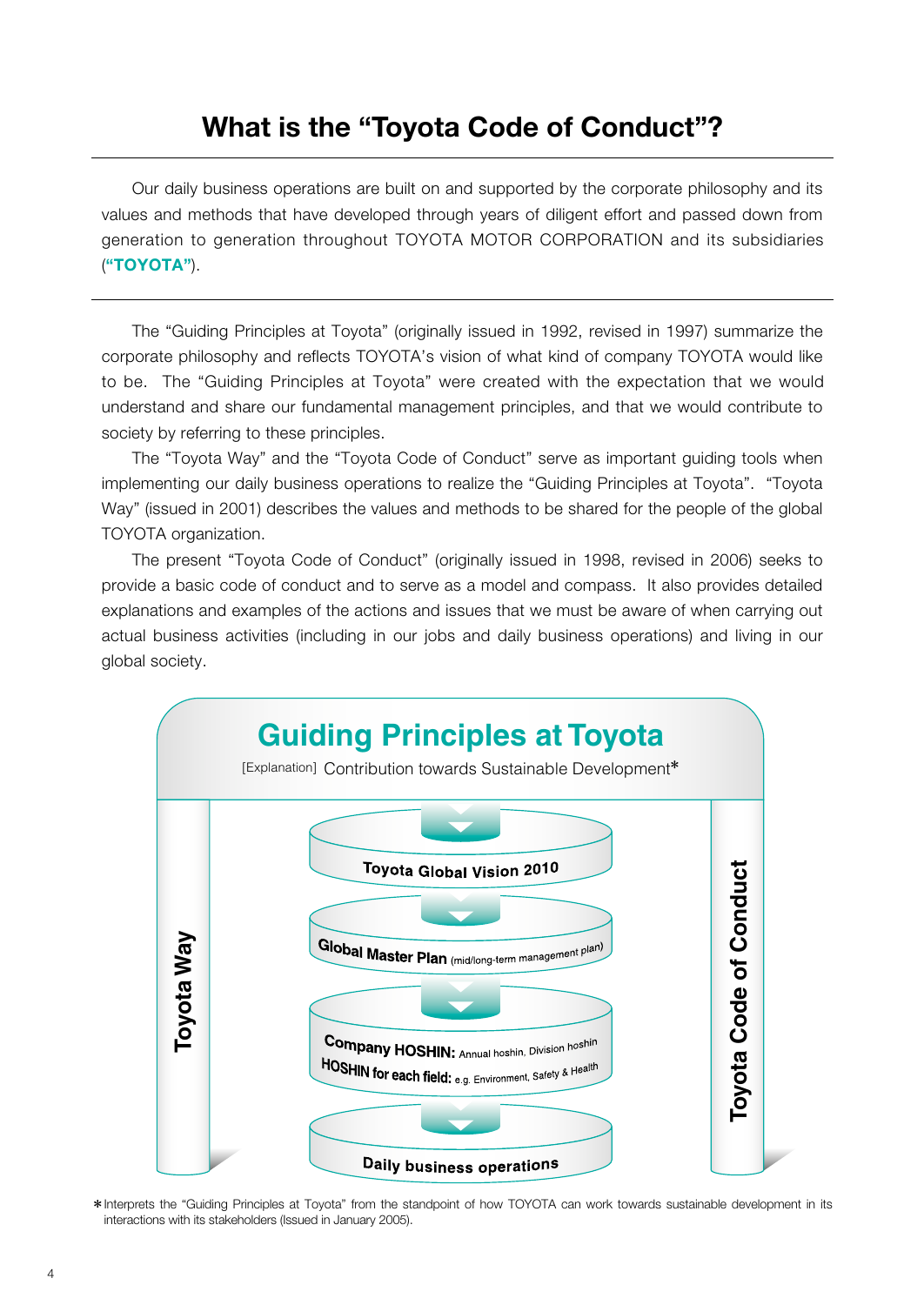# **Toyota Code of Conduct**

## **CHAPTER** ⅠTOYOTA AND US



1 -1. Creating a Harmonious and Lively Work Environment  $\cdots$ 8

# **CHAPTER** ⅡOUR ACTIVITIES IN THE COMPANY

| $ 2 - 1 $ | Compliance with Laws and Regulations  10                                                                   |
|-----------|------------------------------------------------------------------------------------------------------------|
| $ 2 -2 $  | Use and Management of Assets and Confidential Matters ••• 10                                               |
|           | $\boxed{2}$ -3. Insider Trading $\cdots$ $\cdots$ $\cdots$ $\cdots$ $\cdots$ $\cdots$ $\cdots$ $\cdots$ 11 |
| $2 - 4.$  |                                                                                                            |
|           |                                                                                                            |
| $2 - 6.$  | Research and Development Activities  12                                                                    |
| $2 - 7$ . |                                                                                                            |
| $ 2 - 8 $ | Production and Distribution Activities  13                                                                 |
| $2 - 9.$  |                                                                                                            |
| $2 - 10.$ |                                                                                                            |
|           |                                                                                                            |

# **CHAPTER** ⅢSOCIETY AND US

|           | $3 - 2$ Philanthropy and Community Relations $\cdots$ $\cdots$ $\cdots$ $\cdots$ 16        |
|-----------|--------------------------------------------------------------------------------------------|
|           |                                                                                            |
|           |                                                                                            |
|           | $\boxed{3}$ -5. Political and Religious Activities $\cdots \cdots \cdots \cdots \cdots$ 17 |
|           |                                                                                            |
| $3 - 7$ . | Disaster Prevention and Crime Prevention Activities  18                                    |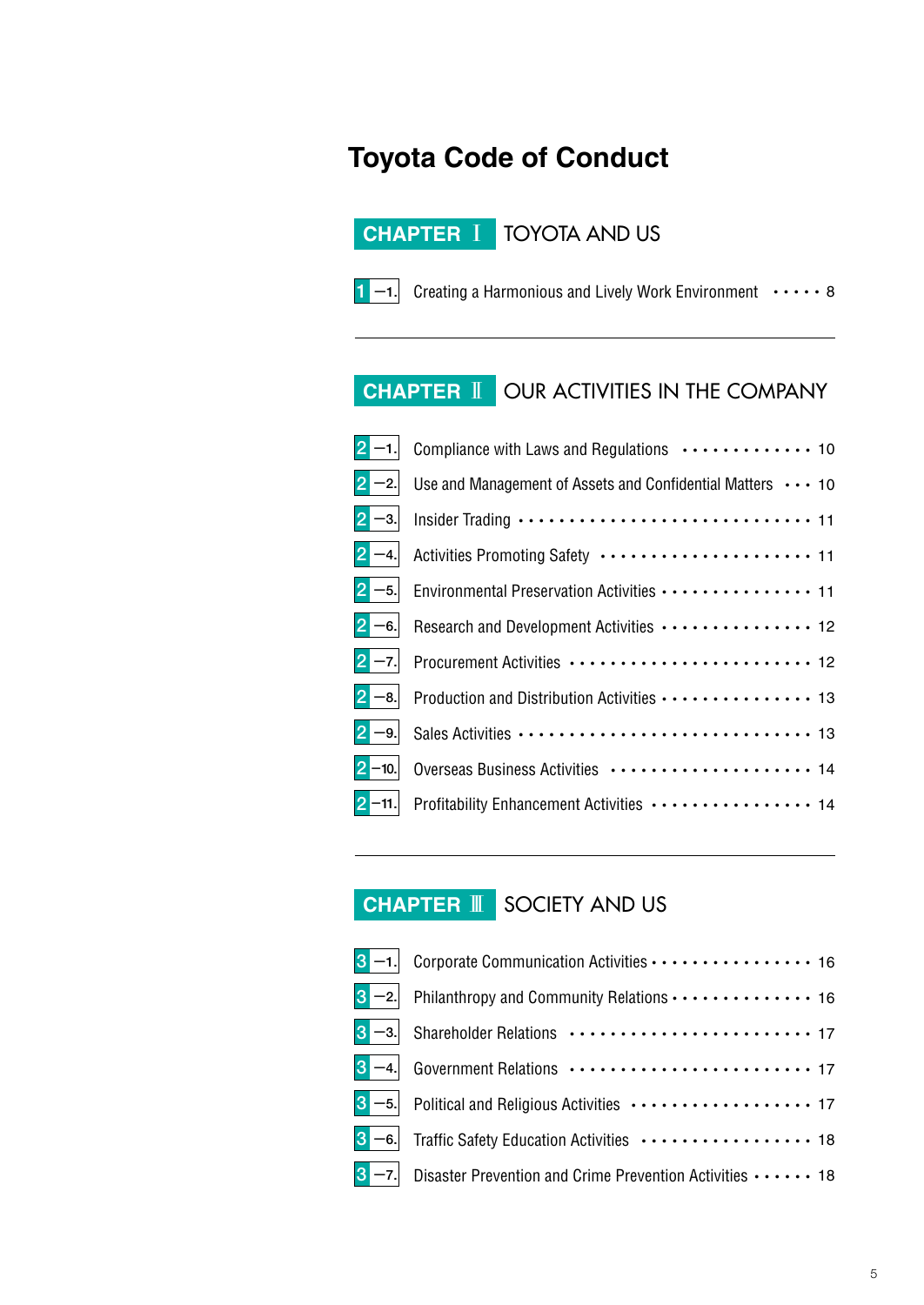# **CHAPTER** Ⅰ

# TOYOTA AND US

Through our communication and dialogue with the company, we (people working for TOYOTA) strive to build and share fundamental value of "Mutual Trust and Mutual Responsibility". TOYOTA (TOYOTA MOTOR CORPORATION and its subsidiaries) endeavors to improve its business achievements so that TOYOTA can continue to provide employment and fair and stable working conditions for each of us. Simultaneously, TOYOTA promotes a work environment in which each of us can work in harmonious and dynamic manner.

In return, **each of us implement the "Toyota Code of Conduct" and endeavor to fulfill our duties with integrity. By fully utilizing our ability and capabilities and cooperating with others working for TOYOTA, we continue to improve the business performance of TOYOTA.** 

This Chapter **Ⅰ** explains the values and principles that are the foundation of our relationship with TOYOTA.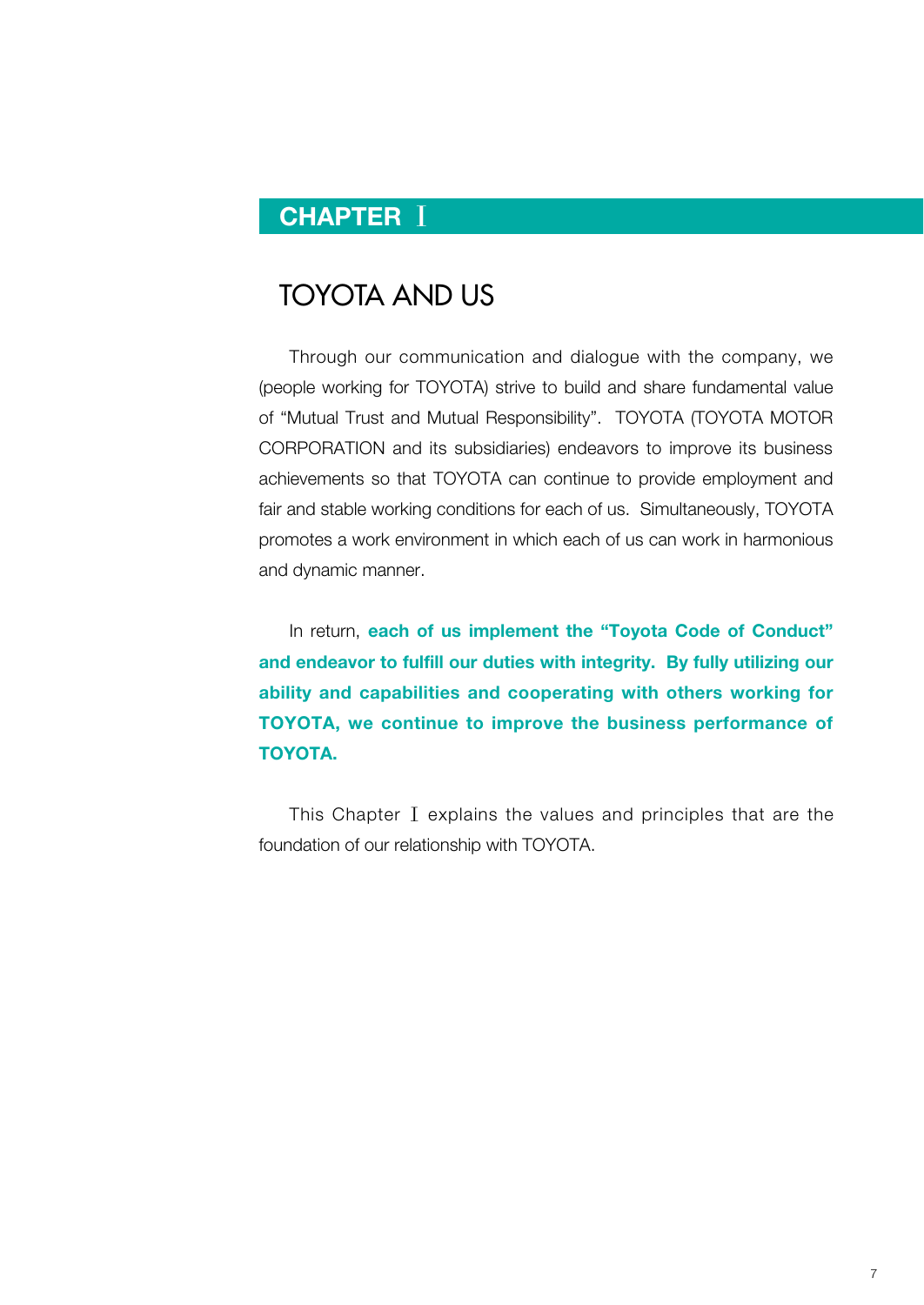#### 1 -1. **Creating a Harmonious and Lively Work Environment** *- Acting with integrity and in line with sound social norms -*

TOYOTA will use its best efforts to comply with all labor and employment laws and regulations of the countries where it is active, as well as the spirit thereof. TOYOTA encourages and supports the personal growth of all people working for TOYOTA.

Based on "Mutual Trust and Mutual Responsibility", TOYOTA endeavors to improve its business performance in order to make it possible to provide equal employment opportunities and to maintain fair and stable working conditions. TOYOTA strives to create a safe and harmonious work environment for its employees.

TOYOTA respects and honors the rights of all people working for it and will not discriminate against them or permit the infringement of their rights.

Therefore, all of us must recognize our essential roles in contributing to the success of TOYOTA and should make a commitment to comply with internal rules, as well as conduct our duties/work with integrity and in a socially acceptable manner. As valuable contributors to TOYOTA, we should each also endeavor to fully utilize our capabilities and to put forth our best efforts in all matters in order to strengthen and build TOYOTA's business performance globally.

[ Guiding Principles 1 and 5 ]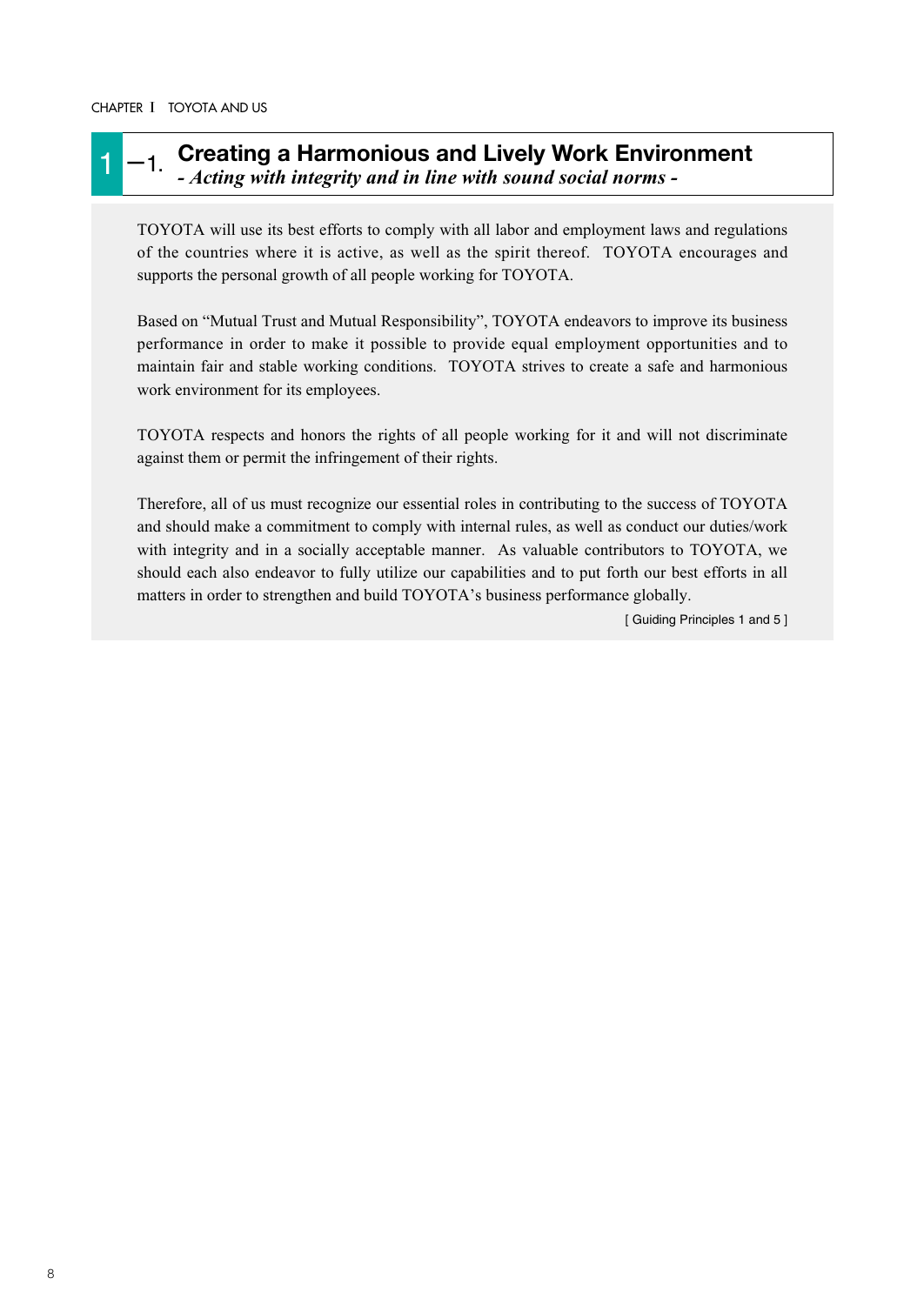# **CHAPTER** Ⅱ

# OUR ACTIVITIES IN THE COMPANY

Based on a philosophy of "Customer First", TOYOTA strives to provide attractive products and services that meet the needs of customers worldwide. TOYOTA also seeks to achieve the top-level world standard in environmental protection and safety measures. In these regard, TOYOTA is unfolding daring plans both domestically and abroad concerning environment and safety, and in relation to research, development, procurement, production, distribution, sales and services.

**When carrying out our work, each of us should all be aware that our work is linked to all of the business activities of the company. In this regard, TOYOTA does not tolerate illegal or criminal acts or acts in violation of the company policy and rules, regardless of whether such acts were motivated "in the interests of the company" or "in the interests of the customer". We should comply with the law and should always act with awareness and responsibility. We should rise to the challenge of solving the many issues that arise,** as customer needs diversify and as progress is made in TOYOTA's globalization, such as mastering of the world's most advanced technologies, establishing the world's most suitable procurement and supply networks, meeting environmental and safety standards, and improving customer satisfaction.

This Chapter**Ⅱ**explains how we should contribute to each of the major business activities of TOYOTA and provides the points that we should all be aware of.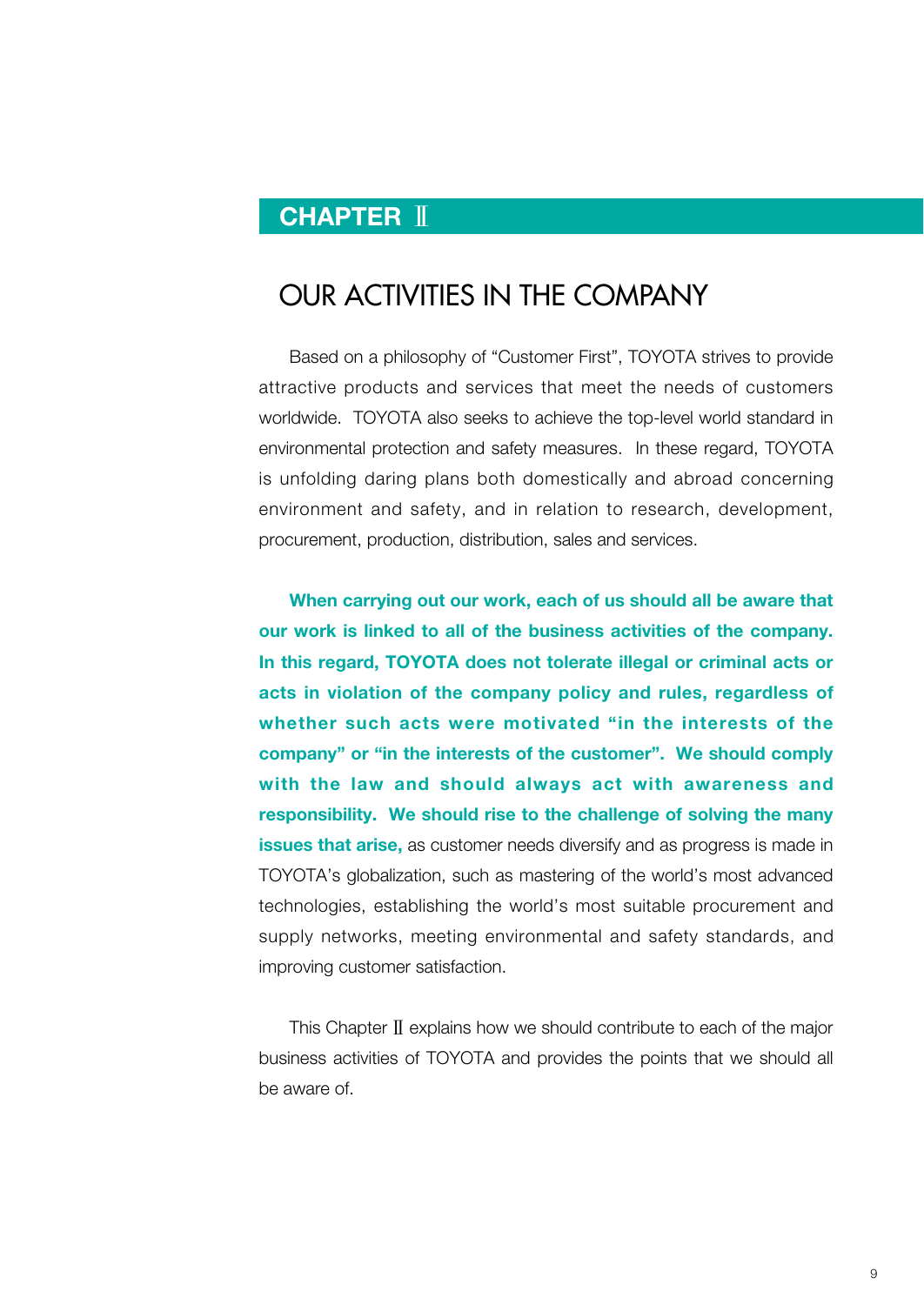#### 2 -1. Compliance with Laws and Regulations *- With sound social norms in mind -*

TOYOTA will comply with applicable laws , internal company policies and rules, abide by sound social norms, and take appropriate action against any illegal or criminal acts or acts in violation of the company's policies and rules. TOYOTA will not make any exceptions to this commitment, regardless of whether an unlawful act is motivated "in the interests of the company" or "in the interests of the customer", or carried out under the instructions of one's superior.

We should implement the "Toyota Code of Conduct" and make a commitment to comply with applicable laws, as well as internal company policies and rules, and to abide by sound social norms in all aspects of our work.

[ Guiding Principles 1 and 2 ]

### 2 -2. Use and Management of Assets and Confidential Matters *- Ensuring asset maintenance and confidentiality management -*

TOYOTA possesses a wide variety of tangible\*<sup>1</sup> and intangible\*<sup>2</sup> assets that are indispensable and invaluable to its successful business operations. In order for TOYOTA to use such assets effectively and at any time during the course of its business activities, TOYOTA manages such assets with a firm hand in order to prevent such assets from being lost, stolen or used illegally or wrongfully.

TOYOTA endeavors to manage and protect confidential information (e.g., its trade secrets) and to use such information in an appropriate manner. At the same time, TOYOTA does not tolerate the illegal use of another party's assets or intellectual property or the unauthorized use of another party's confidential information.

We must manage and protect TOYOTA's assets, intellectual property, company secrets (such as trade secrets etc.) and personal information, as well as respect the assets, intellectual property and confidential information of others.

[ Guiding Principles 1 ]

\*1 Examples of tangible assets: Land, buildings, facilities, equipment; products, merchandise, materials; office equipment; networks; office supplies; cash and deposits, securities and bonds; corporate credit card, etc.

\*2 Examples of intangible assets: Intellectual property rights such as patent rights, trademarks, copyrights, design rights, know-how etc.; Confidential corporate matters such as product and technology information, procurement and sales information, personnel and accounting information, software (e.g. program, data), etc.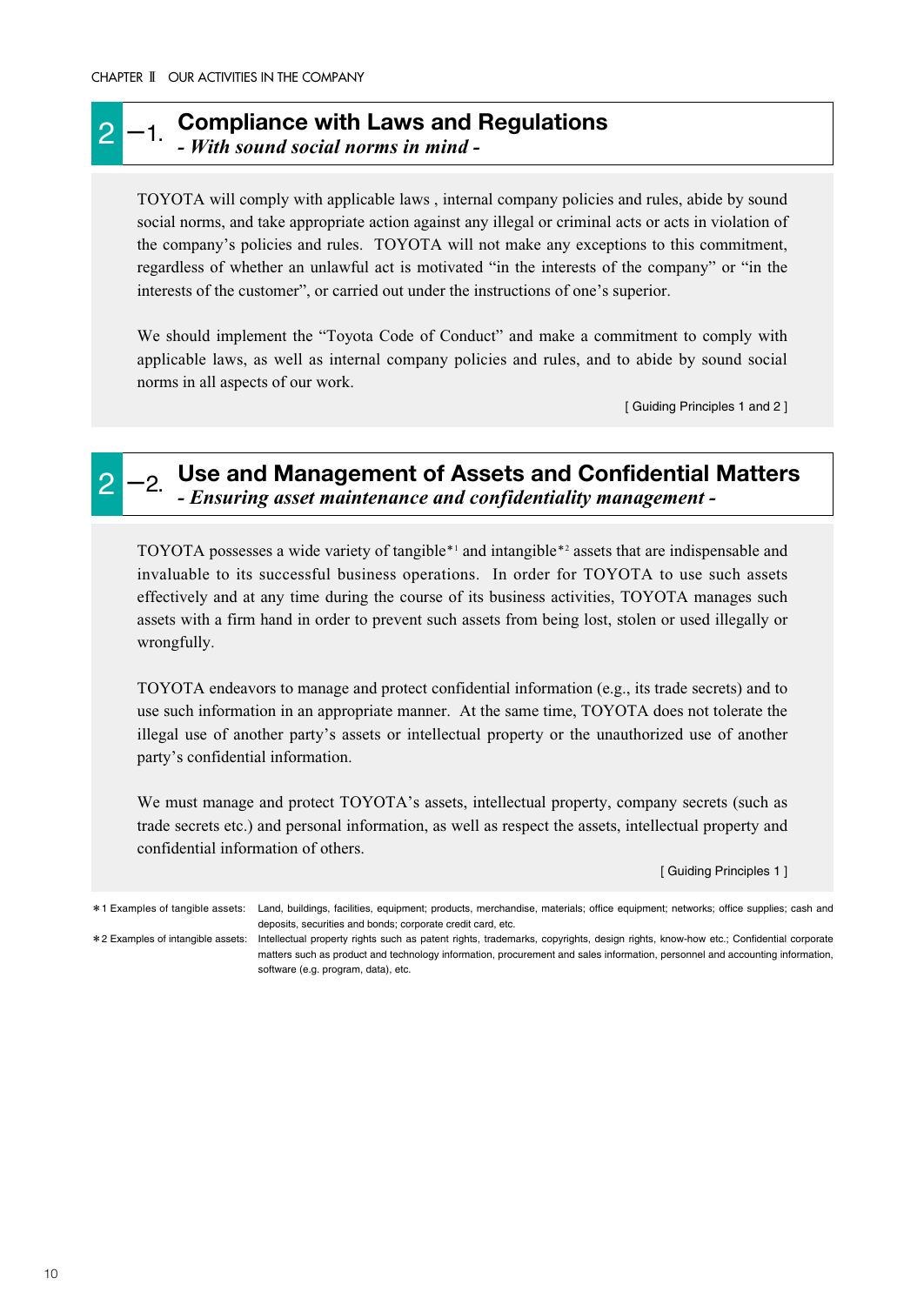# 2 -3. **Insider Trading**

*- Act as an investor with sound common sense -*

TOYOTA possesses a large amount of valuable internal (confidential) information and does not allow people working for it to engage in insider trading, such as using confidential information to buy and/or sell stocks.

We must understand that insider trading is clearly not permitted. Not only is it illegal in many countries, but it also destroys the mutual trust that TOYOTA has built with its investors, affiliated companies and business partners. Therefore, we shall not engage in or permit any insider trading.

[ Guiding Principles 1 ]

# 2 -4. Activities Promoting Safety *- Enhancing vehicle safety -*

For an automotive manufacturing company such as TOYOTA, the pursuit of safer vehicles is always one of its main challenges and mission. TOYOTA endeavors as a group, in cooperation with our suppliers and dealers, to engage in research and development, design, production, quality control and after-sales services in order to deliver its customers Toyota and/or Lexus vehicles that display sophisticated safety levels under various conditions and that provide a comfortable experience for drivers. TOYOTA will also be actively involved with "People Education" (i.e., Driver Education) and with improving the "Traffic Environment."

We should endeavor to think from the standpoint of our customers and pursue ways to make vehicles safer and offer our customers safety and trust.

[ Guiding Principles 3 ]

#### 2 -5. **Environmental Preservation Activities** *- Building environmentally and people friendly vehicles -*

TOYOTA has a deep understanding of the necessity of environmental conservation on a global scale. Therefore, TOYOTA has decided to "dedicate ourselves to providing clean and safe products and to enhancing the quality of life everywhere through all our activities" (Guiding Principles 3). Furthermore, TOYOTA has developed a proactive policy and plans to assure continual improvements in environmental performance in the "Toyota Earth Charter" and "Toyota Environmental Action Plan".

TOYOTA regards environmental issues as one of the company's major challenges and takes environmental impact into consideration at all life-cycle stages of its vehicles, including development, production, usage and disposal. TOYOTA promotes compliance with international environmental standards, implementation of enhanced environmental assessments, and realizing the principle of "building people and environmentally friendly vehicles" in cooperation with its suppliers, dealers, etc.

We must endeavor to attain the highest level of environmental stewardship in each country and area.

[ Guiding Principles 3 ]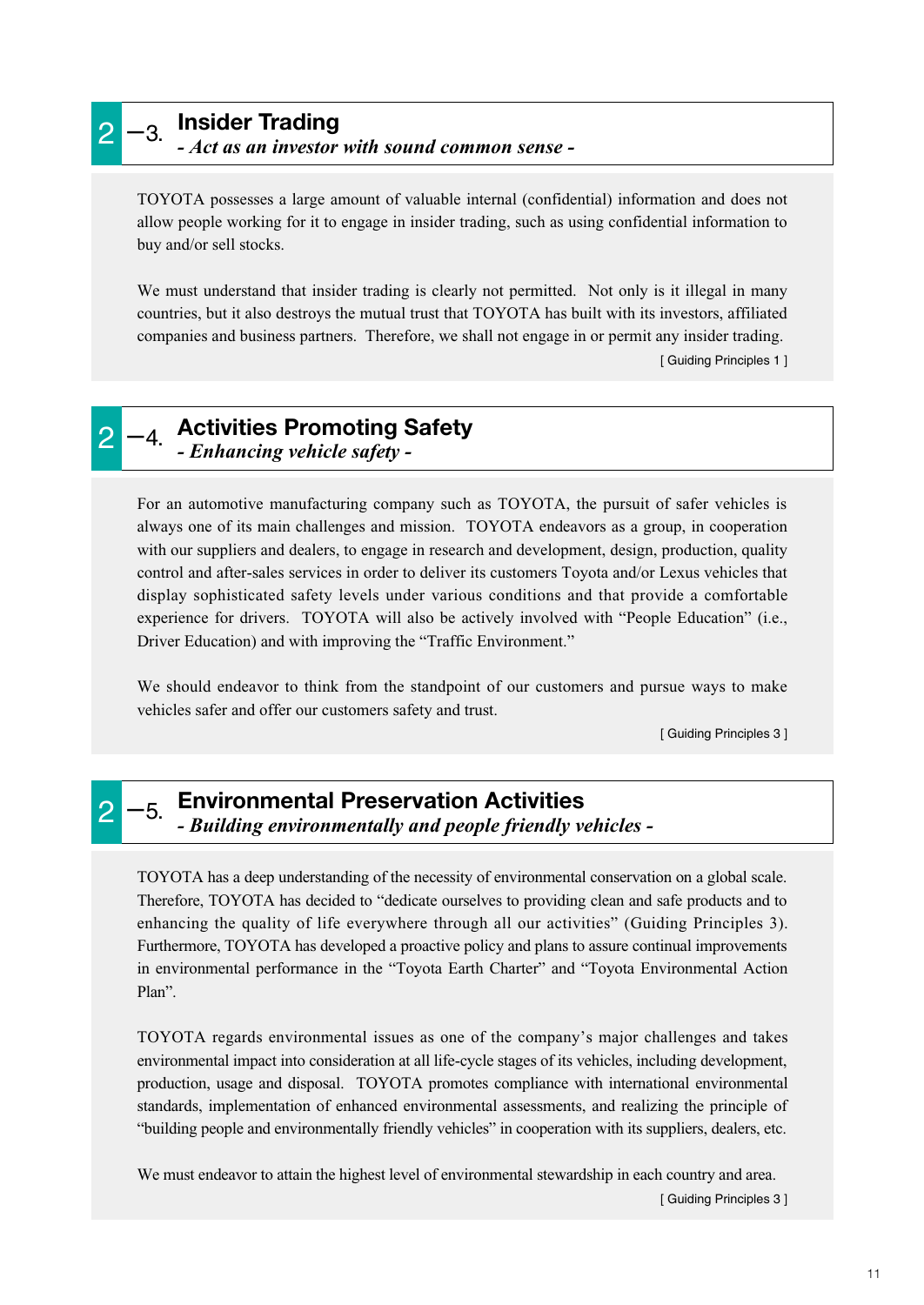### 2 -6. **Research and Development Activities** *- Developing vehicles from the standpoint of our customers -*

In order to provide innovative, safe and outstanding high-quality products and services that meet the needs of customers through "research and innovation", TOYOTA has established research and development centers around the world. These centers are well-staffed with leading innovators and actively cooperate with other TOYOTA group companies, as well as universities and research institutes, in order to strongly promote research and development of advanced technologies in various fields.

TOYOTA does not tolerate research and development that violates any applicable laws or breaches of its agreements with its research and development partners. TOYOTA also does not tolerate the illegal or unauthorized use of another party's intellectual property.

Our goal is to develop vehicles from the customers' perspective and to promote research and development.

We respect the views of our research and development partners and seek to cultivate and maintain mutual trust. In addition, we use our best efforts to build a relationship of mutual trust by satisfying our obligations to our partners.

We shall be mindful of respecting the intellectual property rights of others when conducting research and development and when realizing production.

[ Guiding Principles 4 ]



# 2 -7. **Procurement Activities**

*- Reasonable and sincere transactions -*

Based on following three basic policies, TOYOTA engages in fair and open procurement activities:

#### **(a) Fair competition based on an open-door policy**

Regardless of nationality or size of transaction, TOYOTA offers fair opportunities to all candidates. TOYOTA evaluates candidates based on their overall strengths, including quality, technology, price, volume and reliability of delivery, as well as the stability of their business management and technological development capabilities.

#### **(b) Mutual growth based on mutual trust**

In order to build relationships that result in mutual growth, TOYOTA and its suppliers strive for mutual collaboration and close communications as equal partners.

#### **(c) Promoting localization in view of good corporate citizenship**

In order to contribute to its local communities, TOYOTA globally promotes local production of Toyota and/or Lexus vehicles and endeavors to actively promote local procurement of parts and materials.

We engage in procurement activities with fairness and integrity, in consideration of the above three basic policies and compliance with the law.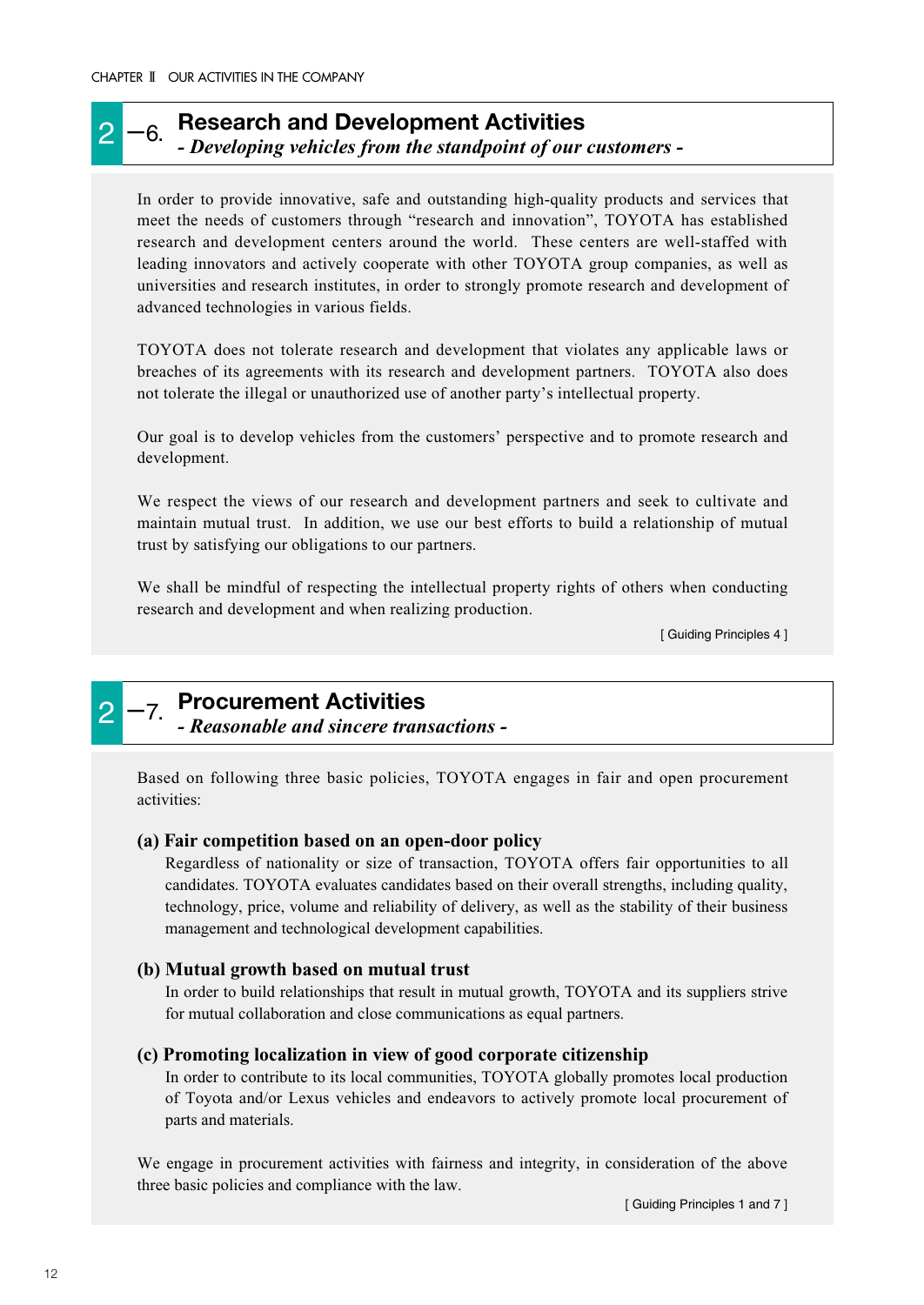## 2 -8. **Production and Distribution Activities** *- Building vehicles that win customer trust and faith -*

TOYOTA endeavors to produce high-quality Toyota and Lexus vehicles and parts and deliver them in an efficient manner in order to meet customers' expectations. In order to realize such production and supply goals, TOYOTA endeavors to build the "world's optimum production network" and a "global distribution network".

In addition, in order to enhance the global competitiveness of Toyota and Lexus vehicles, TOYOTA developed the Toyota Production System, which continues to evolve according to the characteristics of particular regions of the world and aims to achieve worker and environmentally friendly plants.

We endeavor to maintain the safety and quality of products and to comply with laws related to production and distribution.

[ Guiding Principles 4 ]

## 2 -9. **Sales Activities** *- Winning the trust of customers and dealers -*

Based on the following three ideas, TOYOTA strives to build a sales and service structure that meets various customer needs in a timely manner. In order to achieve such structure, TOYOTA endeavors to build relationships with dealers based on mutual trust, and to bring mutual growth and support for fair competition and transactions.

#### **(a) Philosophy of "Customer First"**

Based on a "Customer First" philosophy, TOYOTA strives to create a sale and service structure that promptly responds to the various needs of customers worldwide. To achieve this, TOYOTA develops products that meet customer expectations and implements a marketing strategy and sales style that matches the product profiles and various customer needs.

#### **(b) Mutual growth based on mutual trust**

TOYOTA develops and provides attractive product lineups, various styles of dealer showrooms and sales styles, and a meticulous customer and revenue management system. TOYOTA does this to contribute to the improvement of sales efficiency and profitability of its dedicated dealers, to build mutual trust and to bring mutual growth.

#### **(c) Importance of fair market competition**

TOYOTA respects free trade and market competition, implements ambitious sales strategies in order to obtain customer satisfaction and support in various areas of the world, and endeavors to engage in fair competition and transactions.

We conduct our sales activities with the above ideas in mind.

[ Guiding Principles 1 and 4 ]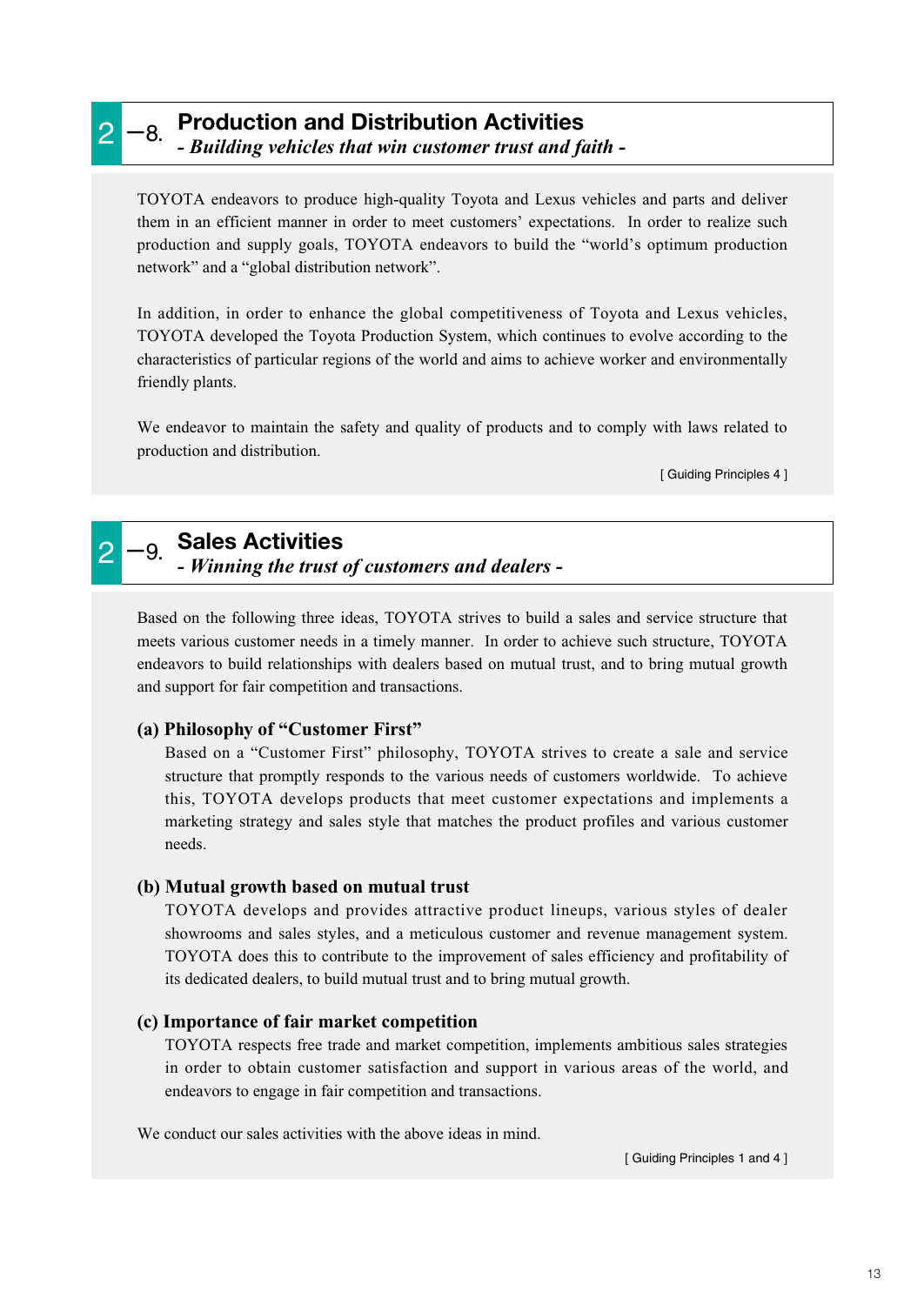### 2 -10. Overseas Business Activities *- To become a global company trusted worldwide -*

TOYOTA engages in business worldwide and many of its activities are conducted outside Japan, including not only manufacturing activities, but also research and development. TOYOTA recognizes the ever-changing environment surrounding its business operations, global diversity, the specificity of each local area in terms of its own rules and customs, etc., and the rapid changes in world political and economic climate. TOYOTA respects international rules and laws, as well as the culture, customs and history of local societies. Thus, TOYOTA promotes its business activities from "both a global and local" standpoint so as to contribute to the development of local economies and society.

We contribute to expansion of TOYOTA's business overseas by respecting the culture, customs and history of each country, as well as national, regional and international laws and rules.

[ Guiding Principles 1 and 2 ]

#### 2 -11. Profitability Enhancement Activities *- Building a stronger profit foundation -*

In order to respond to the expectations of investors and society, TOYOTA endeavors to perform various measures to improve business management efficiency, achieve sustainable increases in profit and strengthen the foundation of its management and profit.

When determining investments or financing for various domestic and overseas projects, TOYOTA's decisions are made after conducting thorough pre-studies, including anticipated profitability. As for fund management, TOYOTA places the highest priority on safety and certainty.

Based on the appropriate financial performance indices, TOYOTA assesses business management efficiency and profit make-up on both an individual and consolidated basis. TOYOTA does its best to continuously improve these, and to timely and fair disclosure of its financial condition and to make appropriate payment of taxes. In order to realize such disclosure, TOYOTA strives to appropriately oversee the financial condition of its subsidiaries and affiliates.

[ Guiding Principles 6 ]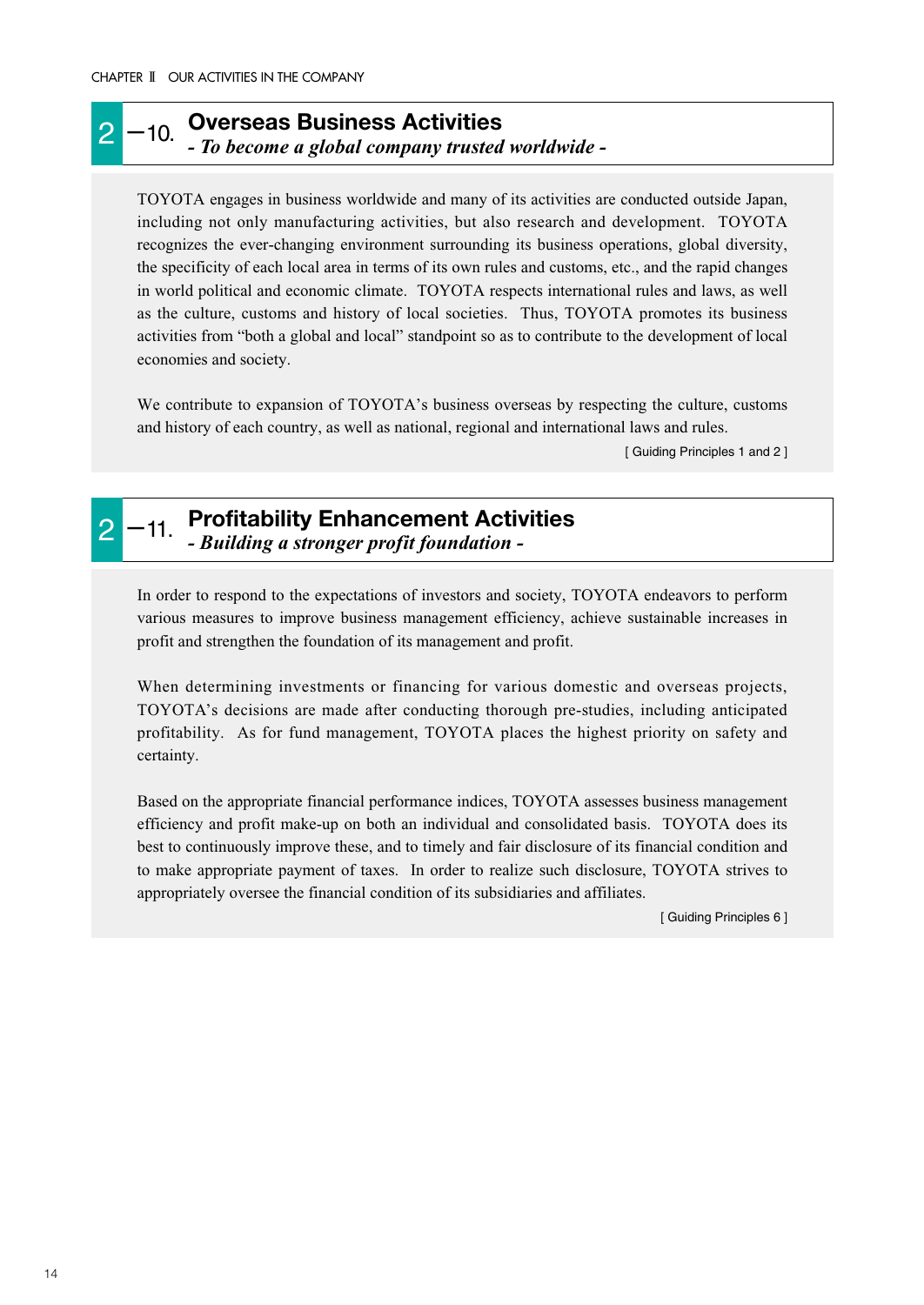# **CHAPTER** Ⅲ

# SOCIETY AND US

Through its business, TOYOTA creates close relationships with society and its stakeholders (customers, shareholders, local communities, etc.). Based on the basic understanding that "as a member of society, the company engages in business that contributes to society", TOYOTA operates its business in an open and fair manner. Through active public relations activities, investor relations and philanthropy, TOYOTA aims to be a "good corporate citizen" that is trusted by the international community. TOYOTA's business is expanding rapidly worldwide. TOYOTA feels that the support and trust of stakeholders in TOYOTA has helped the company realize such expansion, and TOYOTA should not forget gratitude towards its stakeholders.

Thus, TOYOTA will respond strictly with respect to illegal or criminal acts and acts that are not socially acceptable, regardless of whether jobrelated or whether in private situation. TOYOTA also strongly desires that the people working for TOYOTA, a company engaged in automotive business, are aware of traffic safety and lead safe and pleasant lives.

**We support TOYOTA's aim "to become 'a good corporate citizen' that is trusted by the international community". We strive to communicate openly and fairly with stakeholders, to gain more "Toyota fans",** as well as to engage in activities that contribute to society's sustainable development. We must also act, at all times, including when carrying out our works, in a manner that does not provoke unnecessary misunderstanding or misapprehensions, **and to act with humility, honesty, and integrity.**

Regardless of whether at work or in a private situtation, **we should pay careful attention to traffic safety, obtain basic legal knowledge, and be aware of common social protocol.** We need to do this so that we can be sensitive to illegal or criminal acts or acts that are against society's common morals, **and take swift and forceful actions against such acts.**

This Chapter **Ⅲ** introduces examples of TOYOTA's engagement with society and provides issues that we should be aware of, and what TOYOTA expects of us when engaging in social activities.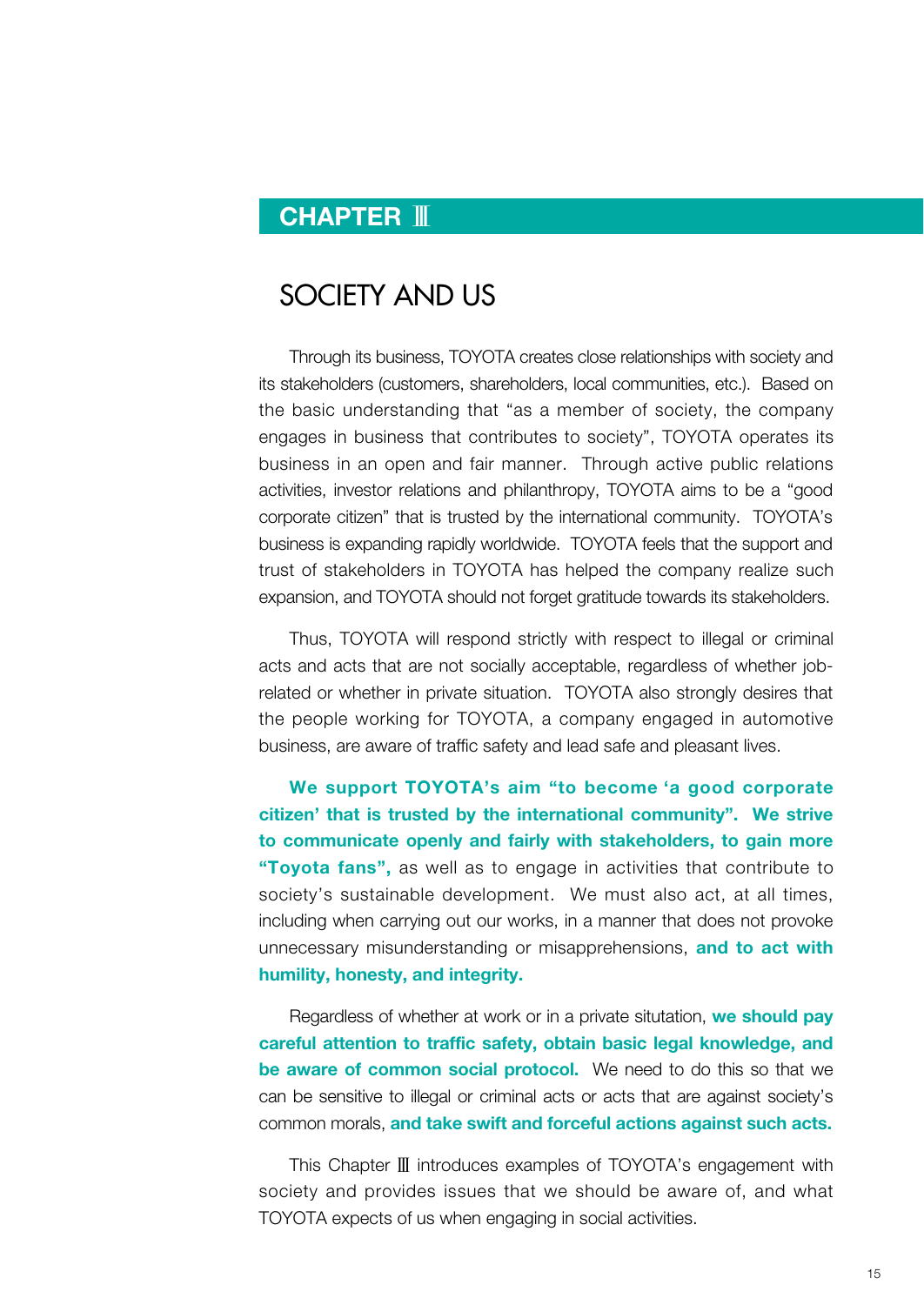### **Corporate Communication Activities**

3 <sup>-1</sup> - *Communicating facts in an accurate and timely fashion* -*- Being Open and Fair -*

In order to become an "open company" and win the trust of society, TOYOTA strives to communicate accurate and timely information to its stakeholders through active public relations and public dialogue, so as to enhance its corporate image and transparency. TOYOTA listens to and respects its stakeholders' criticisms and suggestions, and incorporates these as appropriate into its business.

We endeavor to build positive relationships with stakeholders through open and fair communication.

[ Guiding Principles 2 and 6 ]



3 -2. **Philanthropy and Community Relations** *- Becoming a corporate citizen trusted by international society -*

Towards attaining an enriched society and sustainable development, TOYOTA, in cooperation with society, strives to effectively use its resources and to engage in activities contributing to society. Such activities are aimed at alleviating societal problems or issues and include initiatives with respect to the "nurturing of personnel", the "environment", and "traffic safety".

As a global company, TOYOTA contributes to creating a sustainable society from the broad perspective of the future of the earth and humanity. As a good corporate citizen, TOYOTA also focuses on local communities and focuses on social issues that each local community faces and endeavors to resolve such social issues.

As members of the local community, we will take an interest in and gain awareness of local social issues. Based on such awareness, we will actively take part in philanthropic initiatives such as volunteer activities.

[ Guiding Principles 1, 2 and 6 ]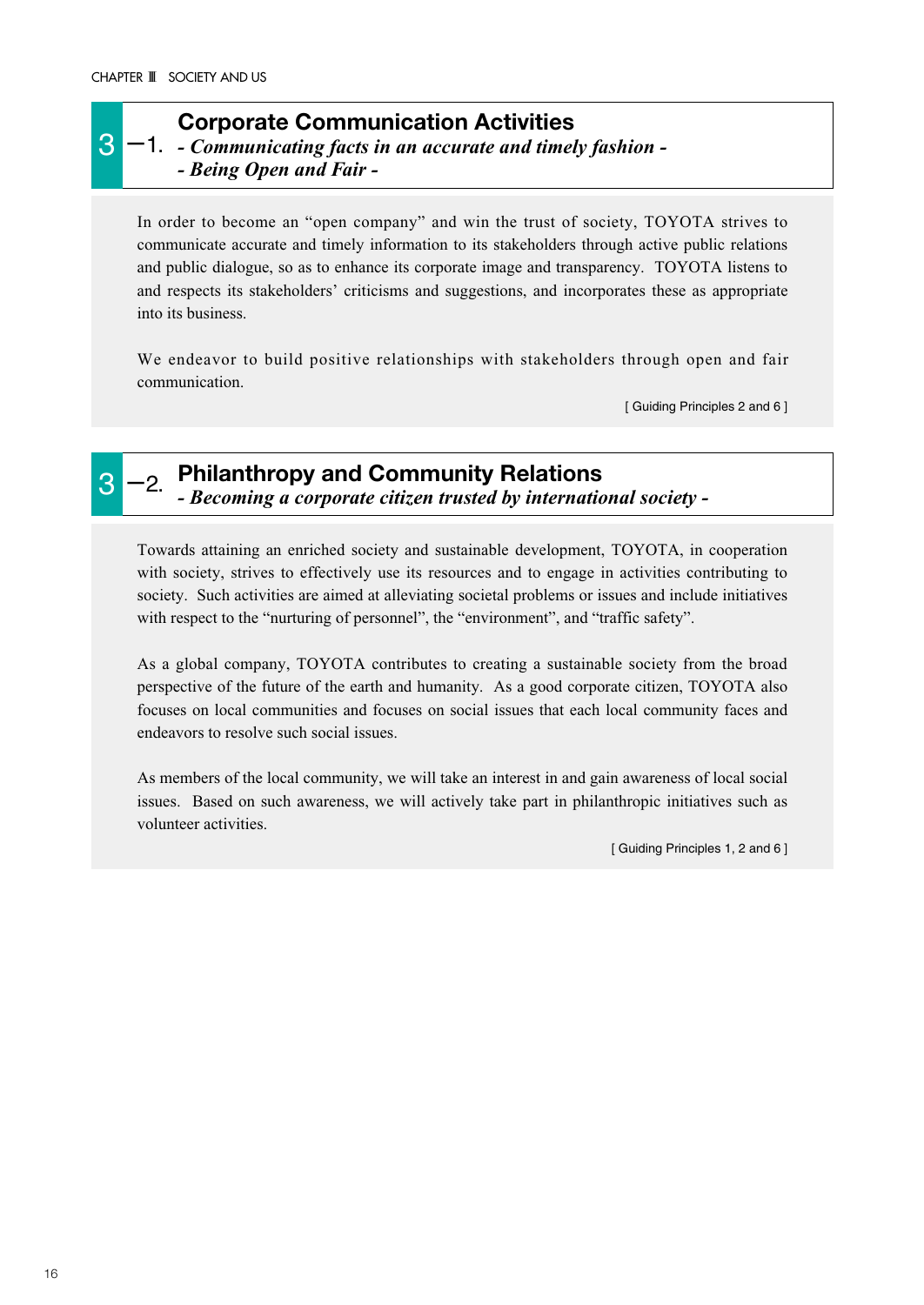### 3 -3. **Shareholder Relations** *- Respect for shareholders' benefit -*

In order to respond to the expectations of shareholders and investors worldwide, TOYOTA strives to operate its business globally and to enhance corporate value, while achieving stable and longterm growth. TOYOTA considers relationships with investors to be important, and through timely and fair investor relationship activities, endeavors to promote understanding of its corporate management and business activities. As for corporate governance, TOYOTA strives to enhance the transparency of its management and actively incorporates management -checks conducted by independent parties.

We endeavor to contribute, through our work, to TOYOTA's efforts to meet the expectations of its shareholders and investors worldwide.

[ Guiding Principles 6 ]

# 3 -4. **Government Relations**

*- Maintaining proper and transparent relations -*

TOYOTA strives to build transparent and fair relationships with political parties or administrative bodies (government agencies and public officials) and takes appropriate actions to comply with applicable laws and regulations.

We maintain healthy and transparent relationships with political and administrative bodies and public officials.

[ Guiding Principles 1 ]

## 3 -5. **Political and Religious Activities** *- Moderate participation -*

In the absence of any circumstances of concern (e.g., such as the possibility that the activity will hinder the conduct of business), TOYOTA respects participation in politics by people working for TOYOTA and does not, in any way, interfere with individuals' religious activities. However, these are private activities and, in principle, they cannot be conducted on company premises or in company time.

We respect the rights of other people working for TOYOTA to participate in political and religious activities in a moderate manner.

[ Guiding Principles 1 ]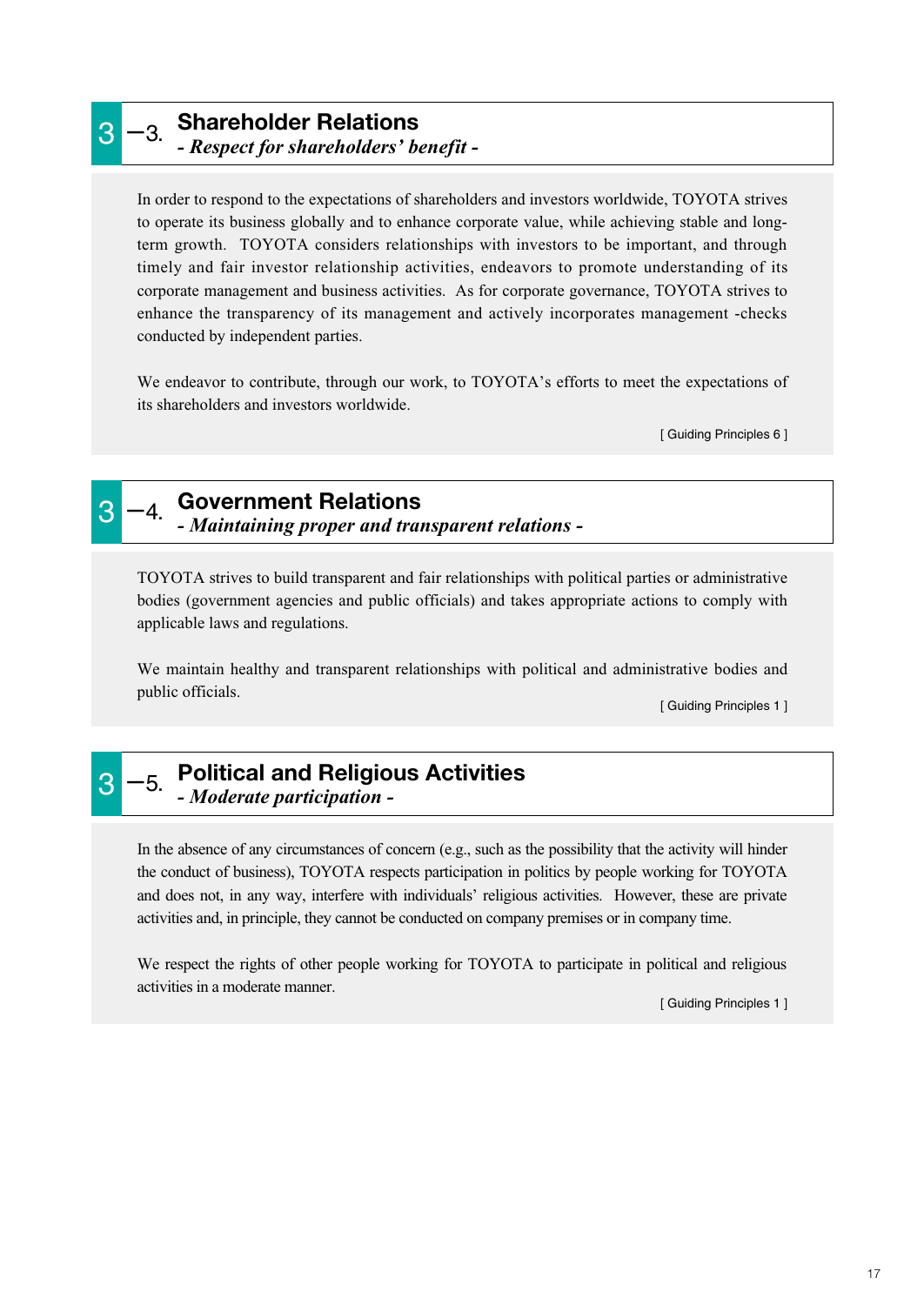#### 3 -6. **Traffic Safety Education Activities** *- Improve traffic safety awareness of society as a whole -*

In order to help create a safe and comfortable society, in addition to pursuit of safer vehicles, TOYOTA actively promotes traffic safety education activities designed for today's realities. TOYOTA strives to enhance traffic safety awareness not only among people working for TOYOTA, but within society as a whole.

Recognizing the responsibilities of a company engaged in the automobile industry, we abide by traffic rules, and endeavor to be a role models by safe driving and actively promoting traffic safety.

[ Guiding Principles 1 ]

#### 3 -7. **Disaster Prevention and Crime Prevention Activities** *- Creation of a safe society -*

TOYOTA, in cooperation with the local community, engages in disaster prevention activities and contributes to the recovery of local communities in the event of an actual disaster. TOYOTA actively engages in crime prevention activities and the promotion of a safe society.

Each one of us will maintain high moral standards and actively participate in the creation of a safe society.

[ Guiding Principles 1 ]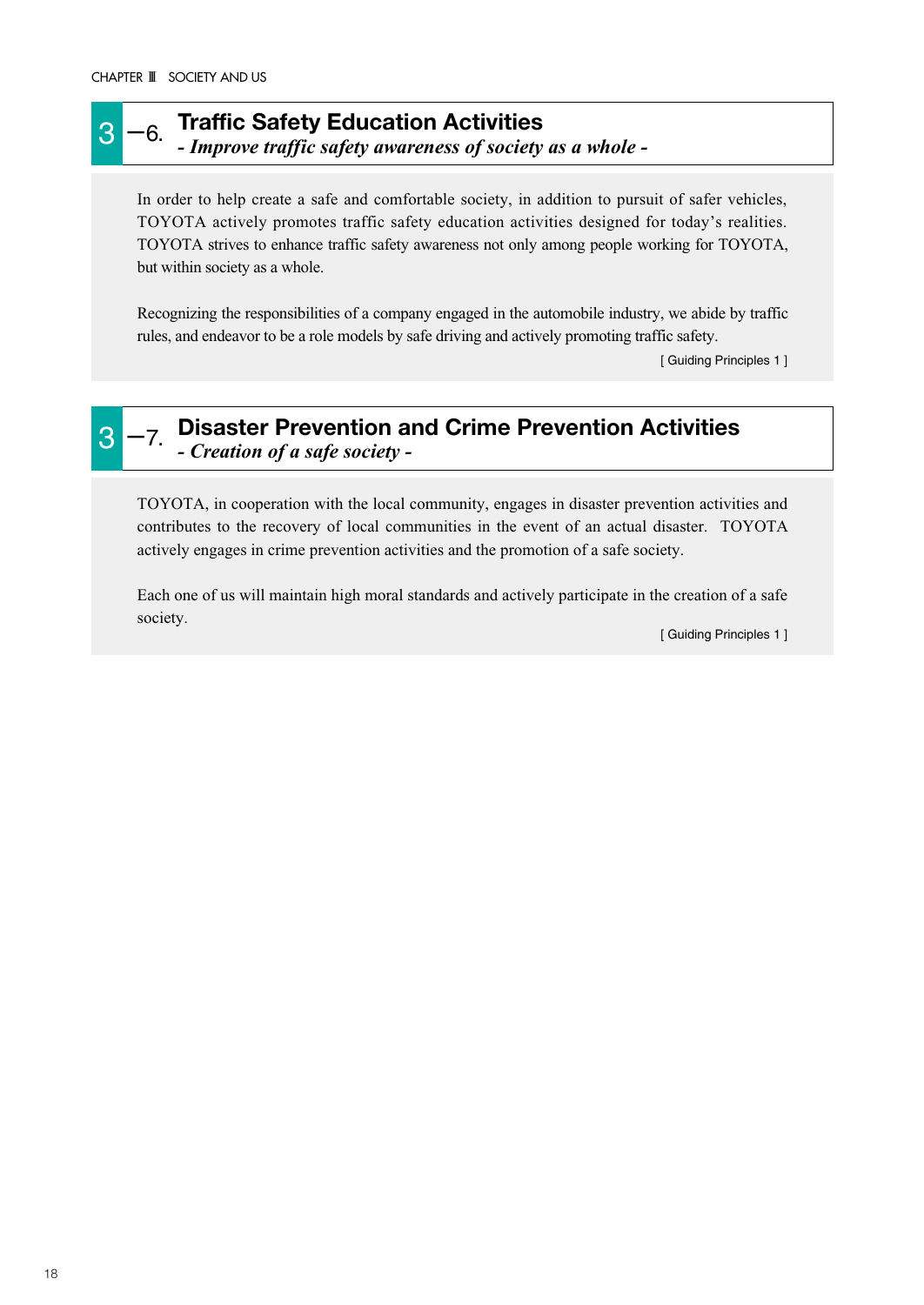# **Toyota Code of Conduct**

Issued in March 2006

©**TOYOTA MOTOR CORPORATION** 2006 Printed in Japan

Reprinting or reproduction in any form is prohibited